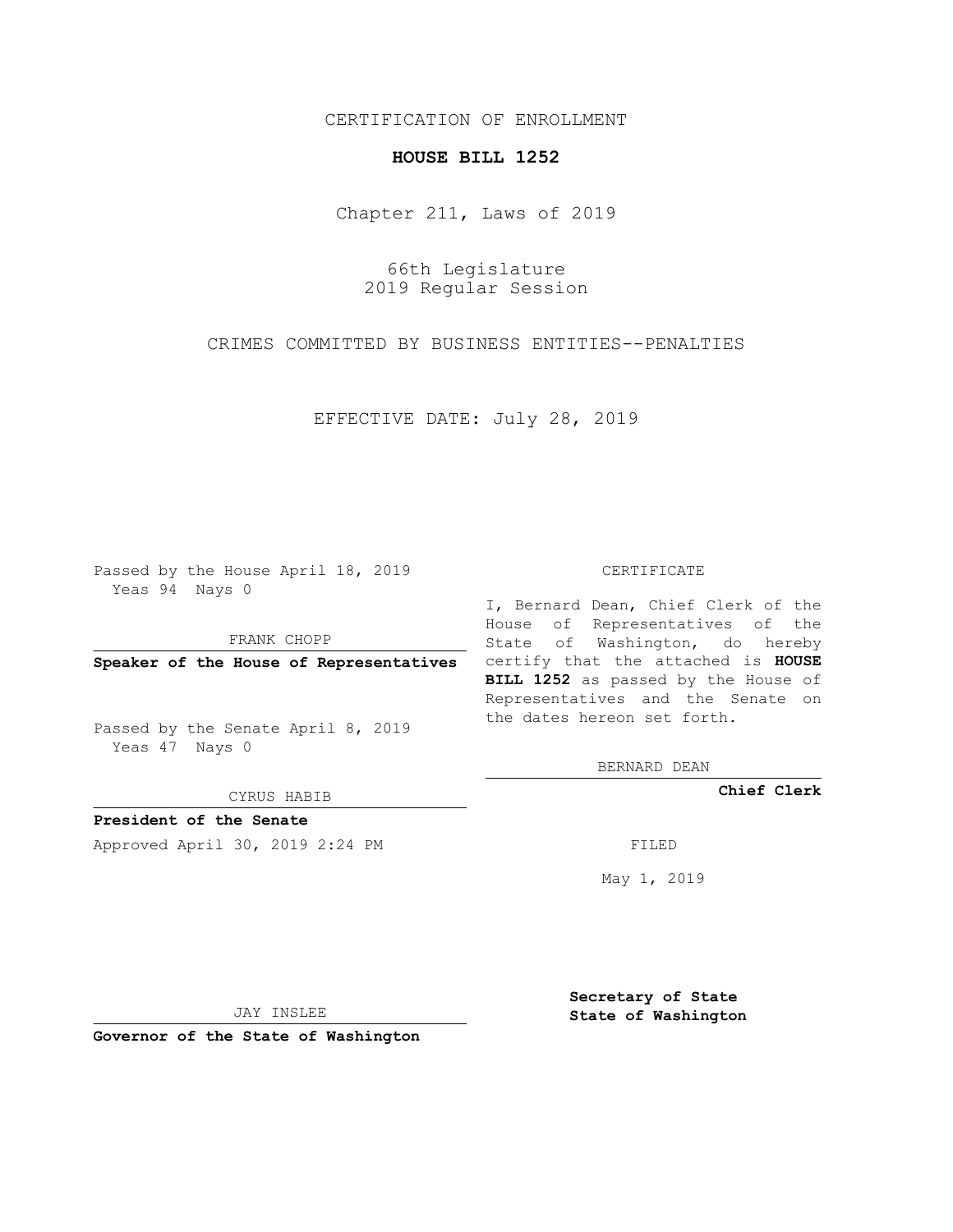#### **HOUSE BILL 1252**

#### AS AMENDED BY THE SENATE

Passed Legislature - 2019 Regular Session

# **State of Washington 66th Legislature 2019 Regular Session**

**By** Representatives Pellicciotti, Klippert, Dolan, Valdez, Orwall, Pollet, Riccelli, Goodman, Kilduff, Bergquist, Robinson, Doglio, Macri, Appleton, Hudgins, Peterson, Fitzgibbon, Stonier, Lovick, Jinkins, Tharinger, Stanford, Senn, Leavitt, Slatter, Chapman, Frame, Fey, and Wylie

Read first time 01/17/19. Referred to Committee on Public Safety.

1 AN ACT Relating to crime committed by business entities; amending 2 RCW 9A.08.030, 10.01.070, 10.01.090, and 10.01.100; creating a new 3 section; and prescribing penalties.

4 BE IT ENACTED BY THE LEGISLATURE OF THE STATE OF WASHINGTON:

5 NEW SECTION. **Sec. 1.** This act shall be known and cited as the 6 corporate crime act.

7 **Sec. 2.** RCW 9A.08.030 and 2011 c 336 s 352 are each amended to 8 read as follows:

(1) As used in this section:9

10 (a) "Agent" means any director, officer, or employee of ((a 11 eorporation)) an entity, or any other person who is authorized to act 12 on behalf of the ((corporation)) entity;

13 (b) ((<del>"Corporation"</del>)) "Entity" includes ((<del>a joint stock</del> 14 association)) any domestic entity formed under or governed as to its 15 internal affairs by Title 23, 23B, 24, or 25 RCW or any foreign 16 business entity formed under or governed as to its internal affairs 17 by the laws of a jurisdiction other than this state;

18 (c) "Governor" has the same meaning as provided in RCW 23.95.105.

19 (d) "High managerial agent" means ((<del>an officer or director of a</del> 20 <del>corporation or any other agent</del>)) a governor or person in a position

p. 1 HB 1252.SL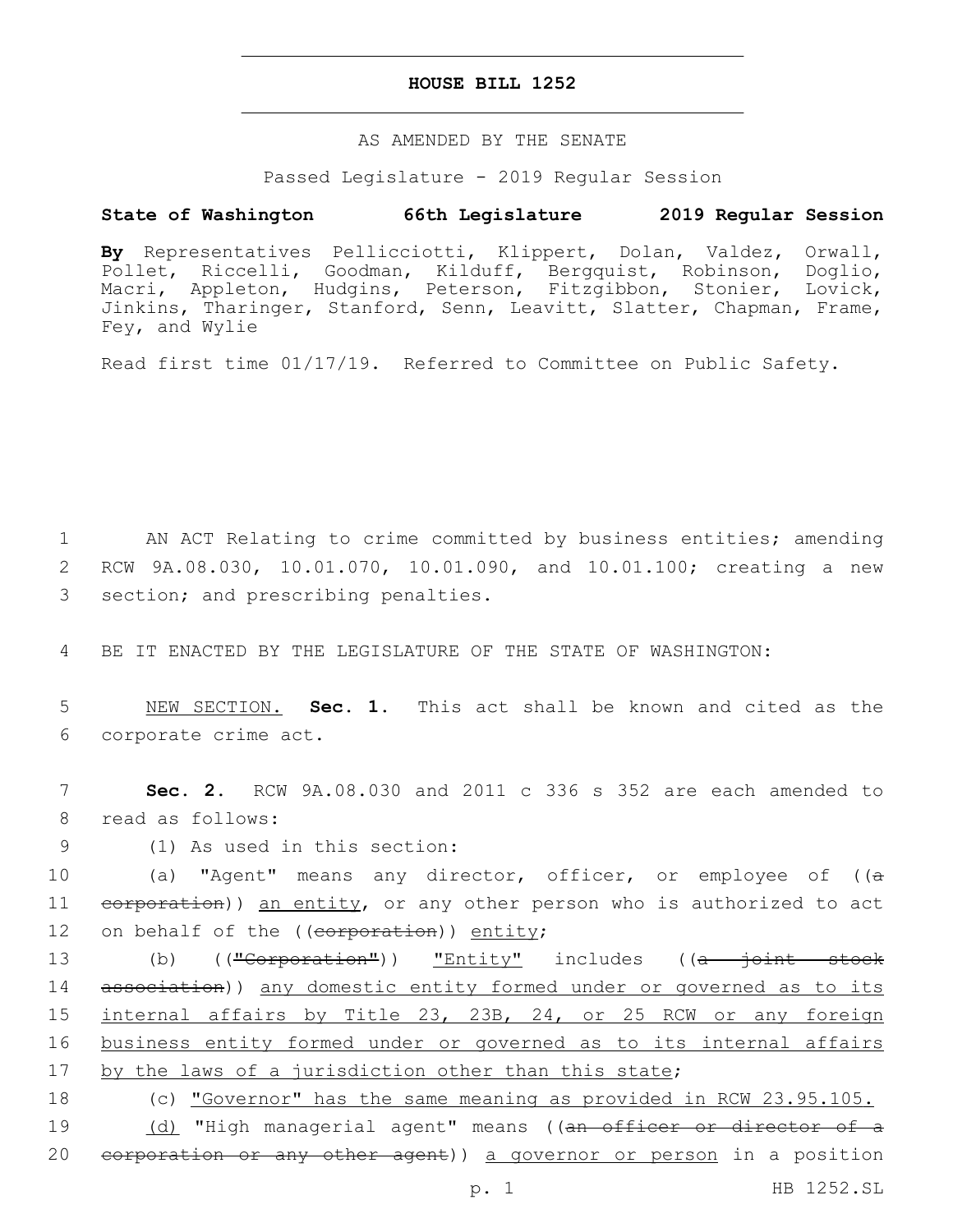1 of comparable authority ((with respect to the formulation of 2 corporate policy or the supervision in a managerial capacity of)) in 3 an entity not governed by chapter 23.95 RCW, and any other agent who manages subordinate employees.4

5 (2) ((A corporation)) An entity is guilty of an offense when:

6 (a) The conduct constituting the offense consists of an omission 7 to discharge a specific duty of performance imposed on 8 ((corporations)) entities by law; or

9 (b) The conduct constituting the offense is engaged in, 10 authorized, solicited, requested, commanded, or tolerated by ((the 11 board of directors or by)) a high managerial agent acting within the 12 scope of his or her ((employment)) duties and on behalf of the 13 ((corporation)) entity; or

14 (c) The conduct constituting the offense is engaged in by an 15 agent of the ((corporation)) entity, other than a high managerial 16 agent, while acting within the scope of his or her ((employment)) 17 duties and ( $(i+n)$ ) on behalf of the ((corporation)) entity and (i) the 18 offense is a gross misdemeanor or misdemeanor, or (ii) the offense is 19 one defined by a statute which clearly indicates a legislative intent 20 to impose such criminal liability on  $((a-corporation))$  an entity.

21 (3) A person is criminally liable for conduct constituting an 22 offense which he or she performs or causes to be performed in the 23 name of or on behalf of  $((a-corporation))$  an entity to the same 24 extent as if such conduct were performed in his or her own name or 25 behalf.

26 (4) Whenever a duty to act is imposed by law upon ( $(a + b)^2$ 27 eorporation)) an entity, any agent of the ((corporation)) entity who 28 knows he or she has or shares primary responsibility for the 29 discharge of the duty is criminally liable for a reckless omission 30 or, if a high managerial agent, criminally negligent omission to 31 perform the required act to the same extent as if the duty were by 32 law imposed directly upon such agent.

33 (5) Every ((corporation)) entity, whether foreign or domestic, 34 which shall violate any provision of RCW 9A.28.040, shall forfeit 35 every right and franchise to do business in this state. The attorney 36 general shall begin and conduct all actions and proceedings necessary 37 to enforce the provisions of this subsection.

38 **Sec. 3.** RCW 10.01.070 and 1987 c 202 s 147 are each amended to 39 read as follows: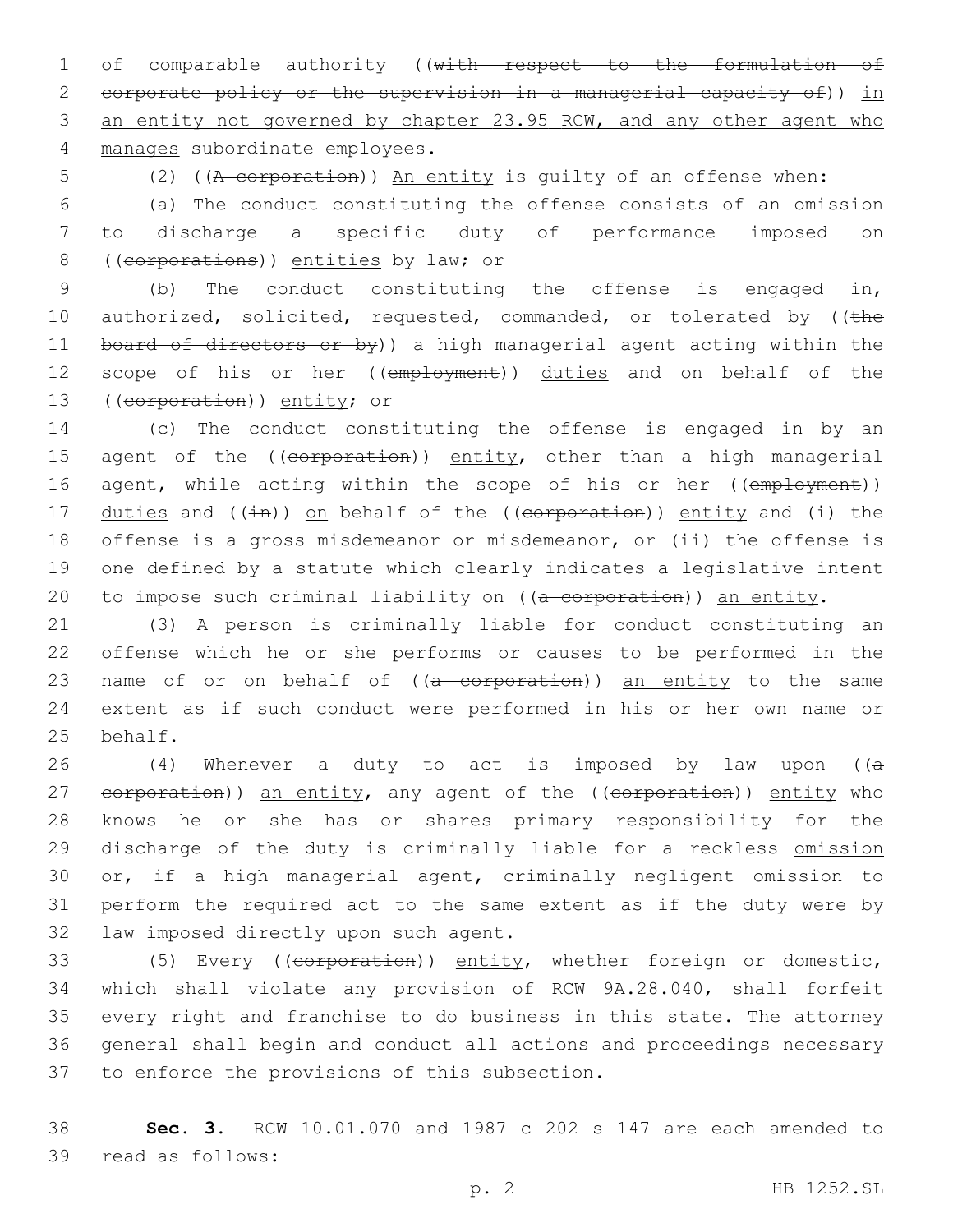(1) Whenever an indictment or information shall be filed in any 2 superior court against ((a corporation)) an entity charging it with the commission of a crime, a summons shall be issued by the clerk of such court, signed by one of the judges thereof, commanding the sheriff forthwith to notify the accused thereof, and commanding it to appear before such court at such time as shall be specified in said summons. Such summons and a copy of the indictment or information shall be at once delivered by such clerk to said sheriff and by the sheriff forthwith served and returned in the manner provided for 10 service of summons upon such ((corporation)) entity in a civil 11 action. Whenever a complaint against ((a corporation)) an entity, charging it with the commission of a crime, shall be made before any district or municipal judge, a like summons, signed by such judge, shall be issued, which, together with a copy of said complaint, shall be delivered to the sheriff at once and by the sheriff forthwith 16 served as herein provided.

17 (2) For the purposes of this section, "entity" has the same meaning as provided in RCW 9A.08.030.

 **Sec. 4.** RCW 10.01.090 and 1987 c 202 s 148 are each amended to 20 read as follows:

21 ((If the corporation shall be found quilty and a fine imposed,  $\pm$ )) (1) An entity convicted of an offense may be ordered to pay legal financial obligations, including restitution, crime victims' 24 assessments, costs, fines, penalties, and other assessments authorized or required by law. Legal financial obligations imposed upon an entity shall be entered and docketed by the clerk, or 27 district or municipal court as a judgment against the ((corporation)) entity, and it shall be of the same force and effect and be enforced 29 against such ((corporation)) entity in the same manner as a judgment in a civil action. Notwithstanding any other provisions pertaining to legal financial obligations, all legal financial obligations imposed in a judgment against an entity under this section bear interest from the date of the judgment until payment at the rate applicable to civil judgments under RCW 4.56.110. When an entity is ordered to pay restitution, payments to the clerk must be distributed to restitution prior to all other obligations.

 (2) Except as otherwise provided under subsection (1) of this section, payments on legal financial obligations must be collected and distributed according to the requirements under RCW 3.50.100,

p. 3 HB 1252.SL